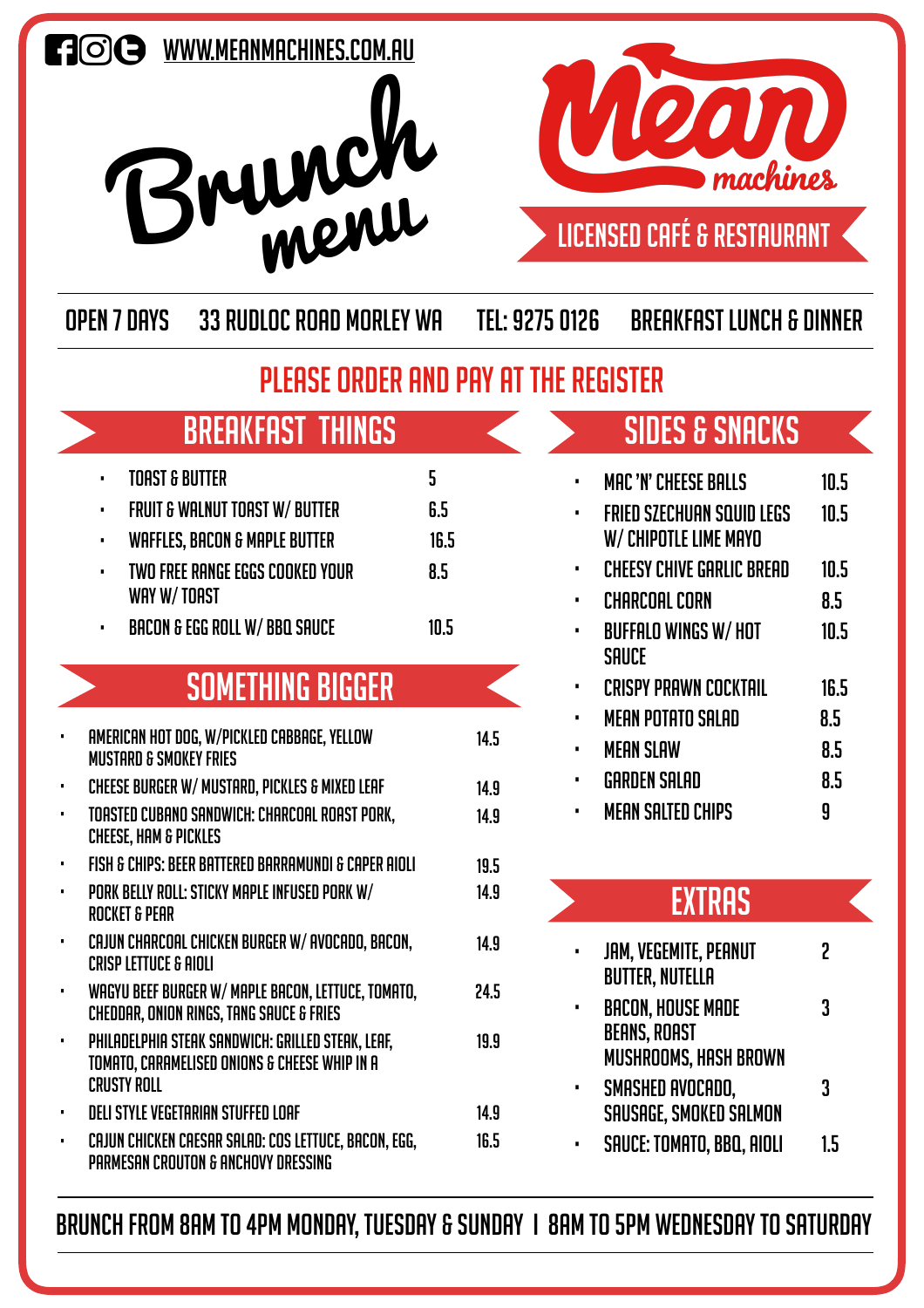## **FI©CO** WWW.MEANMACHINES.COM.AU





Open 7 Days 33 Rudloc Road Morley WA Tel: 9275 0126 Breakfast lunch & dinner

60

& ANCHOVY DRESSING

19.5

24.5

### meat meat meat!

• CHARCOAL ROTISSERIE BOARD FOR TWO; LAMB RIBS, BEEF RUMP, PERRI PERRI CHICKEN W/ BREAD, CONDIMENTS & SALAD & CHIPS

#### **BEEF**

- 300G AMERICAN FLAT IRON STEAK, SMOKEY FRIES, CRUMBED MUSHROOM, ONION RINGS & CHIPOTLE AIOLI 32
- 250G SCOTCH FILLET MSA, MEAN POTATO SALAD, LOUISIANA PEPPER SAUCE, SAVOURY DANISH & BÉARNAISE SAUCE 34.5
- WAGYU BEEF BURGER, MAPLE BACON, LETTUCE, TOMATO, CHEDDAR, ONION RINGS, TANG SAUCE & FRIES 24.5

### pork

- MAPLE GLAZED PORK BELLY W/ PEAR & ROCKET SALAD AND PULLED CORN **BRFAD** 26.5
- RIBS, STICKY PORK, CHARCOAL BEEF SHORT, MEAN SLAW & CHIPS 39.5

### • CAJUN CHICKEN CAeSAR SALAD W/ COS LETTUCE, BACON, EGG, PARMESAN CROUTON **CHICKEN**

- CAJUN CHARCOAL CHICKEN BURGER, AVOCADO, BACON, CRISP LETTUCE, AIOLI & **FRIFS** 16.5
- BREADED CHARCOAL CHICKEN BREAST, BUFFALO MOZZARELLA, SWEET PEPPERS, ROCKET & CREAM CORN 24.5

#### **SEAFOOD**

- CRIPSY FRIED SZECHUAN SQUID LEGS W/ SALAD & CHIPOTLE LIME Mayonnaise 16.5
- CHILLI & GARLIC MUSSELS, AIOLI & CRUSTY **BREAD** 20
- CRISPY PRAWN TORTILLA CONE W/ MEAN STYLE SALSA 22.5
- PAN SEARED MARKET FISH, CRUSHED POTATOES, RED PEPPER AVOCADO SALAD & BÉARNAISE BUTTER 32.5

## don't fancy meat?

- DELI STYLE VEGETARIAN STUFFED LOAF
- cheesy chive garlic bread 10.5

#### DINNER FROM 5PM - late WEDNESDAY TO Saturday